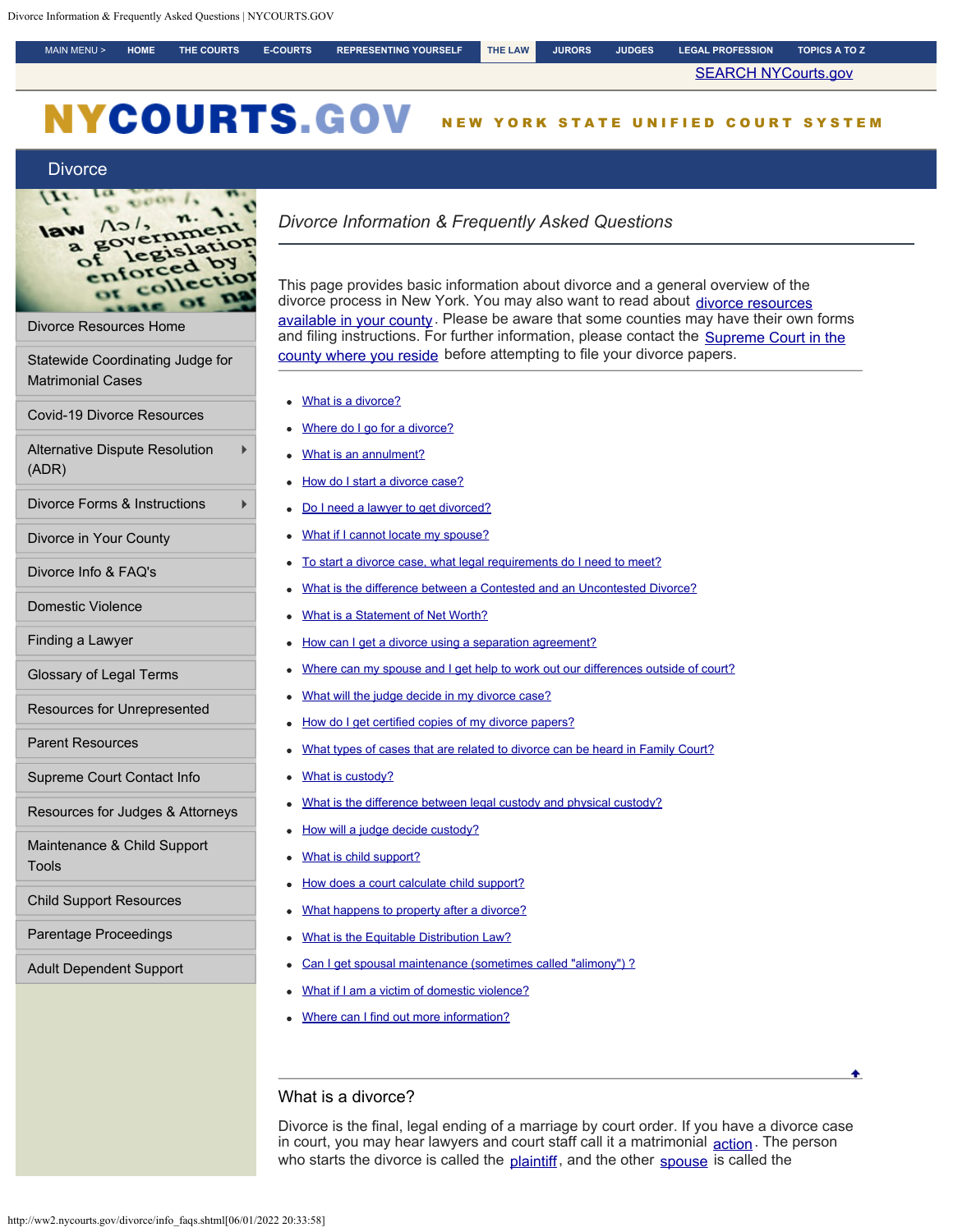# [defendant](http://ww2.nycourts.gov/divorce/glossary.shtml#Defendant).

## <span id="page-1-0"></span>Where do I go to for a divorce?

The [Supreme Court](http://ww2.nycourts.gov/divorce/glossary.shtml#Supreme_Court) of the State of New York is the only court that handles divorce cases, and a Supreme Court judge is the only person who can legally grant a divorce. You should go to the Supreme Court in the county where you or your spouse now live. You cannot get a divorce in [Family Court](http://ww2.nycourts.gov/divorce/glossary.shtml#Family_Court).

Although [Family Court](http://ww2.nycourts.gov/divorce/glossary.shtml#Family_Court) cannot give you a divorce, you can go to your local Family Court for help with child [support](http://ww2.nycourts.gov/divorce/glossary.shtml#Support), child [custody](http://ww2.nycourts.gov/divorce/glossary.shtml#Custody_Legal), child [visitation](http://ww2.nycourts.gov/divorce/glossary.shtml#Visitation), spousal support (also known as spousal [maintenance](http://ww2.nycourts.gov/divorce/glossary.shtml#Maintenance)), and paternity. Visit [CourtHelp.org](https://www.nycourts.gov/CourtHelp/Family/index.shtml) for more information on choosing the right court for your particular issue.

## <span id="page-1-1"></span>What is an annulment?

Unlike a divorce that ends a valid marriage, an [annulment](http://ww2.nycourts.gov/divorce/glossary.shtml#Annulment) establishes that the marriage is not legally valid, and the grounds for annulment are different from a divorce. To get an annulment, you will need to prove ONE of the following:

• Bigamy: one of the [parties](http://ww2.nycourts.gov/divorce/glossary.shtml#Party) was still married to someone else at the time of the second marriage.

• Either [spouse](http://ww2.nycourts.gov/divorce/glossary.shtml#Spouse) was incurably unable to have sexual intercourse at the time of the marriage.

• After marriage, either [spouse](http://ww2.nycourts.gov/divorce/glossary.shtml#Spouse) becomes incurably insane for five (5) years or more. The Court may require the sane spouse to support the Marriage between persons under 18, if the spouse under 18 wants the [annulment](http://ww2.nycourts.gov/divorce/glossary.shtml#Annulment). The annulment will not be granted if the person under 18 freely [cohabited](http://ww2.nycourts.gov/divorce/glossary.shtml#Cohabit) (had sexual relations) with the other spouse after turning 18.

• [Spouse](http://ww2.nycourts.gov/divorce/glossary.shtml#Spouse) is unable to understand the nature, effect and consequences of marriage because of mental incapacity.

• [Spouse](http://ww2.nycourts.gov/divorce/glossary.shtml#Spouse) agreed to marry as a result of force or duress by the other.

• Fraud (most common ground): the consent to marry was obtained by fraud that would have deceived an ordinarily prudent person and was material to obtaining the other [party](http://ww2.nycourts.gov/divorce/glossary.shtml#Party)'s consent. The fraud must go to the essence of the marriage contract. Concealment of a material fact may constitute fraud. Sexual intercourse evidencing forgiveness is an absolute defense.

To learn about religious [annulment](http://ww2.nycourts.gov/divorce/glossary.shtml#Annulment), you should consult the religious faith that performed the marriage.

[Annulment](http://ww2.nycourts.gov/divorce/glossary.shtml#Annulment) is defined in Domestic Relations Law §140. If you would like an annulment, you should seriously consider speaking to a lawyer. The court does not provide forms for annulment.

## <span id="page-1-2"></span>How do I start a divorce case?

You will need to buy an [Index Number](http://ww2.nycourts.gov/divorce/glossary.shtml#Index_Number) at the [County Clerk's Office](http://ww2.nycourts.gov/divorce/glossary.shtml#County_Clerks_Office) and file a [Summons](http://ww2.nycourts.gov/divorce/glossary.shtml#Summons_with_Notice) [with Notice](http://ww2.nycourts.gov/divorce/glossary.shtml#Summons_with_Notice) or a Summons and [Verified](http://ww2.nycourts.gov/divorce/glossary.shtml#Verified) [Complaint](http://ww2.nycourts.gov/divorce/glossary.shtml#Complaint) (which has the reasons for the divorce). Next, you will need to have another person over the age of 18 who is not a [party](http://ww2.nycourts.gov/divorce/glossary.shtml#Party) to the [action](http://ww2.nycourts.gov/divorce/glossary.shtml#Action) serve your [spouse](http://ww2.nycourts.gov/divorce/glossary.shtml#Spouse) with the papers. For more information on [filing](http://ww2.nycourts.gov/forms/index.shtml#1) [fees](http://ww2.nycourts.gov/forms/index.shtml#1), completing and serving papers, placing your case on the court's calendar, and other procedures, please carefully follow the [Uncontested Divorce](http://ww2.nycourts.gov/divorce/glossary.shtml#Uncontested_Divorce) Forms Packet [Instructions](http://ww2.nycourts.gov/divorce/pdfs/Divorce-Packet-Instructions.pdf). You can also use the [DIY \(Do-It-Yourself\) Uncontested Divorce Program](http://nycourthelp.gov/diy/divorce.shtml) if you are filing for an uncontested divorce, your marriage has been over for at least six months, there are no children under 21, and all marital property issues, including debt, have been settled.

Do I need a lawyer to get divorced?

<span id="page-1-3"></span>http://ww2.nycourts.gov/divorce/info\_faqs.shtml[06/01/2022 20:33:58]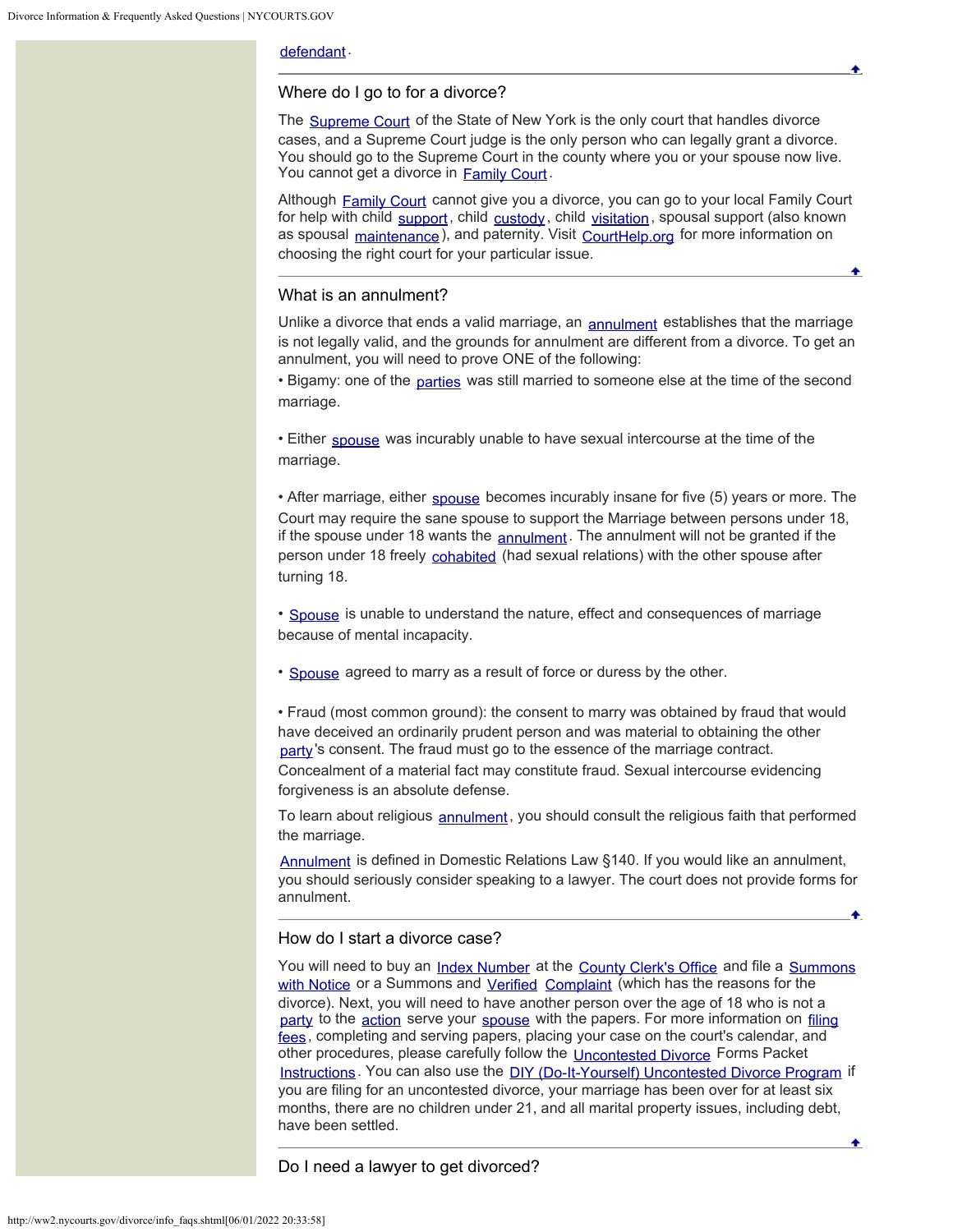Because divorce law can be complicated, you should [meet with a lawyer](http://ww2.nycourts.gov/divorce/finding_a_lawyer.shtml)  $-$  even if you think your divorce will be [uncontested](http://ww2.nycourts.gov/divorce/glossary.shtml#Uncontested_Divorce). If you and your [spouse](http://ww2.nycourts.gov/divorce/glossary.shtml#Spouse) have resolved all financial and parenting issues, and you do not have a lawyer, you can use the free [Uncontested Divorce Forms Packet](http://ww2.nycourts.gov/divorce/divorce_withchildrenunder21.shtml#ucdforms). You must first read the Uncontested Divorce Forms Packet [Instructions](http://ww2.nycourts.gov/divorce/pdfs/Divorce-Packet-Instructions.pdf) before trying to complete the process on your own. You can also use the [DIY \(Do-It-Yourself\) Uncontested Divorce Program](http://nycourthelp.gov/diy/divorce.shtml) if you are filing for an uncontested divorce, your marriage has been over for at least six months, there are no children under 21, and all marital property issues, including debt, have been settled.

If you have parenting or financial issues to work out, you may want to consider alternative dispute resolution (ADR) processes like [divorce mediation](http://ww2.nycourts.gov/ip/adr/divorcemediation.shtml) or [collaborative](http://ww2.nycourts.gov/ip/collablaw/index.shtml) [family law](http://ww2.nycourts.gov/ip/collablaw/index.shtml). These out-of-court processes often save time and money, reduce stress, and even improve relationships between parents and their children after divorce. ADR may not be appropriate in cases involving [domestic violence](https://www.nycourts.gov/topics/domesticViolence.shtml), child abuse, or where one spouse cannot locate the other. **[see [What if I cannot locate my spouse?](#page-2-0)]**

## <span id="page-2-0"></span>What if I cannot locate my spouse?

New York state law requires that the [defendant](http://ww2.nycourts.gov/divorce/glossary.shtml#Defendant) in a divorce action be personally served with the [Summons with Notice](http://ww2.nycourts.gov/divorce/glossary.shtml#Summons_with_Notice) or Summons and [Verified](http://ww2.nycourts.gov/divorce/glossary.shtml#Verified) [Complaint](http://ww2.nycourts.gov/divorce/glossary.shtml#Complaint). To have your [spouse](http://ww2.nycourts.gov/divorce/glossary.shtml#Spouse) served in any other way, you must get permission from the court. You can apply for such permission by filing an application for alternate [service](http://ww2.nycourts.gov/divorce/glossary.shtml#Service) with the [Supreme Court](http://ww2.nycourts.gov/divorce/glossary.shtml#Supreme_Court_Clerks_Office) [Clerk's Office](http://ww2.nycourts.gov/divorce/glossary.shtml#Supreme_Court_Clerks_Office) in the county where you filed your divorce case.

# <span id="page-2-1"></span>To start a divorce case, what legal requirements do I need to meet?

(1) Residency: Before a New York Court can give you a divorce, you need to show that you and/or your [spouse](http://ww2.nycourts.gov/divorce/glossary.shtml#Spouse) have lived in New York State for a certain amount of time, without interruption, generally for one year. For more information on the residency requirement, see pp. 1-3 of the [Uncontested Divorce](http://ww2.nycourts.gov/divorce/glossary.shtml#Uncontested_Divorce) Forms Packet [Instructions](http://ww2.nycourts.gov/divorce/pdfs/Divorce-Packet-Instructions.pdf).

(2) [Grounds](http://ww2.nycourts.gov/divorce/glossary.shtml#Grounds) : You need to have grounds – a legally acceptable reason – to get divorced in New York. That means that you need to prove one of the grounds listed below:

- [Cruel and Inhuman treatment](http://ww2.nycourts.gov/divorce/glossary.shtml#Cruel_and_Inhuman_Treatment)
- [Abandonment](http://ww2.nycourts.gov/divorce/glossary.shtml#Abandonment)
- Confinement in prison for 3 or more consecutive years
- [Adultery](http://ww2.nycourts.gov/divorce/glossary.shtml#Adultery)
- Living separate and apart pursuant to a [separation](http://ww2.nycourts.gov/divorce/glossary.shtml#Separation) judgment or decree
- Living separate and apart pursuant to a [separation agreement](http://ww2.nycourts.gov/divorce/glossary.shtml#Separation_Agreement)

• [Irretrievable breakdown](http://ww2.nycourts.gov/divorce/glossary.shtml#IrretrievableBreakdown) in the relationship for a period of at least 6 months (for divorce proceedings started on/after October 12, 2010)

For more details on grounds, see pages 3-5 of the [Uncontested Divorce](http://ww2.nycourts.gov/divorce/glossary.shtml#Uncontested_Divorce) Forms Packet [Instructions](http://ww2.nycourts.gov/divorce/pdfs/Divorce-Packet-Instructions.pdf) .

### <span id="page-2-2"></span>What is the difference between a Contested and an Uncontested Divorce?

[UNCONTESTED](http://ww2.nycourts.gov/divorce/glossary.shtml#Uncontested_Divorce): Your divorce will be uncontested if both you and your [spouse](http://ww2.nycourts.gov/divorce/glossary.shtml#Spouse):

• Want to get a divorce

• Agree about what will happen with your children, your finances, your property after the divorce

If your divorce is *[uncontested](http://ww2.nycourts.gov/divorce/glossary.shtml#Uncontested_Divorce)*, and you and your [spouse](http://ww2.nycourts.gov/divorce/glossary.shtml#Spouse) have reached agreement on all financial and parenting issues, you may use the Court's free [Uncontested Divorce Forms](http://ww2.nycourts.gov/divorce/divorce_withchildrenunder21.shtml#ucdforms) [Packet](http://ww2.nycourts.gov/divorce/divorce_withchildrenunder21.shtml#ucdforms). You can also use the [DIY \(Do-It-Yourself\) Uncontested Divorce Program](http://nycourthelp.gov/diy/divorce.shtml) if you are filing for an uncontested divorce, your marriage has been over for at least six months, there are no children under 21, and all marital property issues, including debt, have been settled.

If you have not reached agreement, and you think you and your [spouse](http://ww2.nycourts.gov/divorce/glossary.shtml#Spouse) could come to an agreement with some help, you might want to consider [divorce mediation](http://ww2.nycourts.gov/ip/adr/divorcemediation.shtml) or [collaborative family law](http://ww2.nycourts.gov/ip/collablaw/index.shtml).

[CONTESTED](http://ww2.nycourts.gov/divorce/glossary.shtml#Contested_Divorce): Your divorce will be contested if either you or your [spouse](http://ww2.nycourts.gov/divorce/glossary.shtml#Spouse):

• Do not want to get a divorce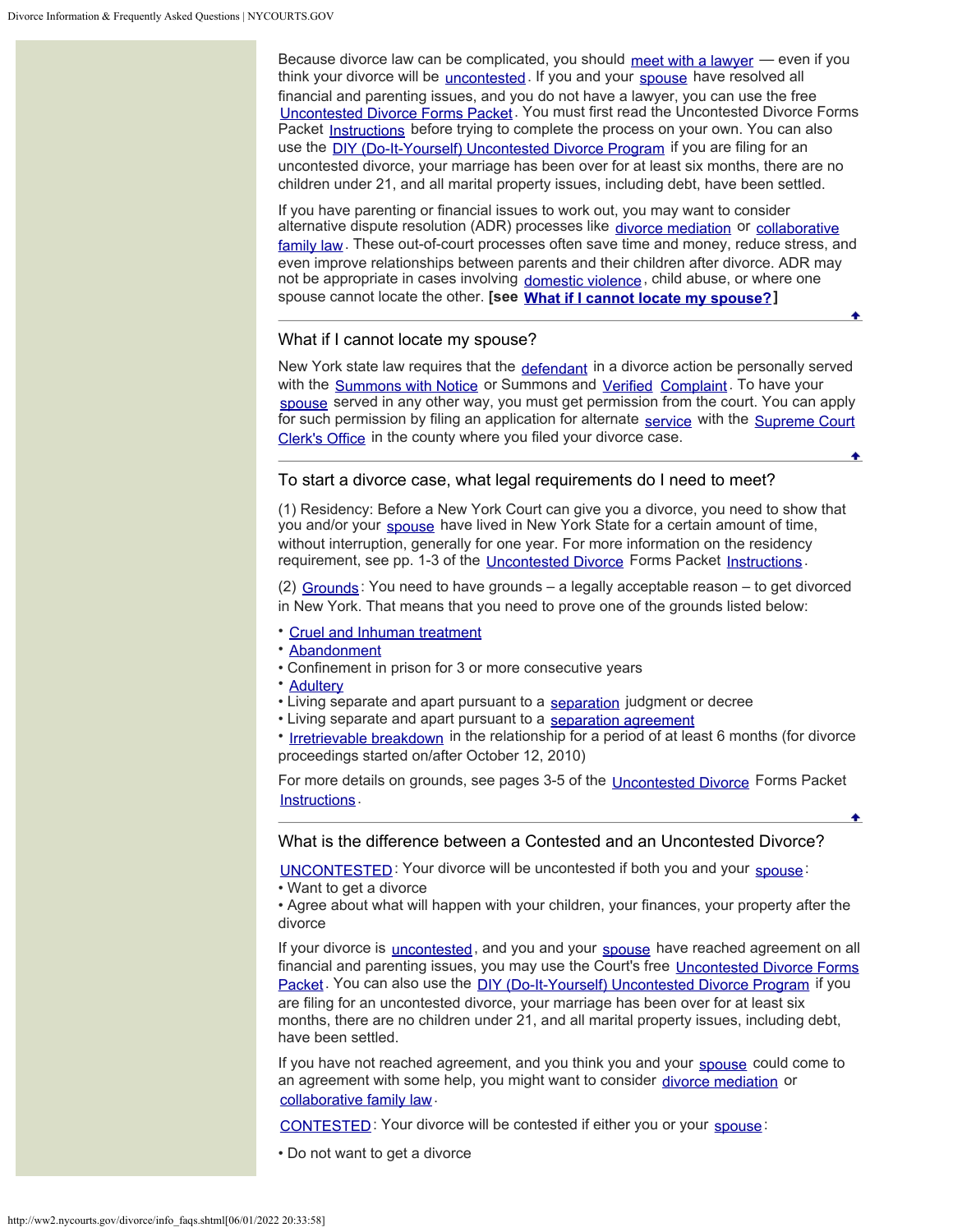• Disagree about the **[grounds](http://ww2.nycourts.gov/divorce/glossary.shtml#Grounds)** (legal reasons) for the divorce

• Disagree about what will happen with your children, your finances, your property after the divorce

Because the judge will require detailed information to decide the issues you disagree about, your contested divorce will require you and your [spouse](http://ww2.nycourts.gov/divorce/glossary.shtml#Spouse) to go to the Supreme Court numerous times. If your divorce will be contested, you should seriously consider [finding a lawyer](http://ww2.nycourts.gov/divorce/finding_a_lawyer.shtml) to represent you.

You might want to consider [divorce mediation](http://ww2.nycourts.gov/ip/adr/divorcemediation.shtml) or [collaborative family law](http://ww2.nycourts.gov/ip/collablaw/index.shtml).

## <span id="page-3-0"></span>What is a Statement of Net Worth?

A [Statement of Net Worth](https://www.nycourts.gov/LegacyPDFS/forms/matrimonial/networth.pdf) is a form required by the court where you list all of your financial information in detail — income, expenses, assets, property and debts. It is a sworn statement that must be signed in front of a notary public before it is submitted.

#### <span id="page-3-1"></span>How can I get a divorce using a separation agreement?

A [separation agreement](http://ww2.nycourts.gov/divorce/glossary.shtml#Separation_Agreement) is a written contract between a husband and wife that divides all the important aspects of the couple's lives: care and custody of children, money and property, and more. The husband and wife must be living separate and apart for a period of at least one year after signing a separation agreement to use it for a divorce. Because these and many other technical requirements for the contract to be considered a legal separation agreement, it is difficult to get divorced using a separation agreement unless you have a lawyer. [Collaborative lawyers](http://ww2.nycourts.gov/ip/collablaw/index.shtml) or [divorce mediators](http://ww2.nycourts.gov/ip/adr/divorcemediation.shtml) may also be able to help.

<span id="page-3-2"></span>Where can my spouse and I get help to work out our differences outside of court?

If you and your [spouse](http://ww2.nycourts.gov/divorce/glossary.shtml#Spouse) need help to work out parenting arrangements, you might want to consider [divorce mediation](http://ww2.nycourts.gov/ip/adr/divorcemediation.shtml) or [collaborative family law](http://ww2.nycourts.gov/ip/collablaw/index.shtml). These out-of-court processes often save time and money, reduce stress, and even improve relationships between parents and their children after divorce. These processes may not be appropriate in cases involving [domestic violence](https://www.nycourts.gov/topics/domesticViolence.shtml) or child abuse.

#### <span id="page-3-3"></span>What will the judge decide in my divorce case?

The main reason you start a divorce case is to end your marriage. But you can also ask the judge to decide issues involving children, property and finances.

## <span id="page-3-4"></span>How do I get certified copies of my divorce papers?

Copies of [divorce judgments](http://ww2.nycourts.gov/divorce/glossary.shtml#Judgment_of_Divorce) or other written [orders](http://ww2.nycourts.gov/divorce/glossary.shtml#Order) in divorce cases can be obtained from the [County Clerk](http://ww2.nycourts.gov/divorce/glossary.shtml#County_Clerks_Office), however, there is a fee for a "certified" copy. Copies of documents (other than the [Judgment of Divorce](http://ww2.nycourts.gov/divorce/glossary.shtml#Judgment_of_Divorce) itself) can only be obtained by one of the [parties](http://ww2.nycourts.gov/divorce/glossary.shtml#Party) or an attorney who is representing one of the parties. Divorce records are not open to public inspection.

If you know you were divorced in New York some time ago, but cannot remember in which county, contact the [County Clerk](http://ww2.nycourts.gov/divorce/glossary.shtml#County_Clerks_Office) of the county where you were living at the time of the divorce, or try the County Clerks of neighboring counties. If you are unsuccessful, you can also try getting a divorce certificate from the New York State Department of Health, however, the Department of Health charges a fee for this service.

#### <span id="page-3-5"></span>What types of cases that are related to divorce can be heard in Family Court?

Although you cannot get a divorce in [Family Court](http://ww2.nycourts.gov/divorce/glossary.shtml#Family_Court), Family Court judges hear cases involving child abuse and neglect (child protection), adoption, child [custody](http://ww2.nycourts.gov/divorce/glossary.shtml#Custody_Legal) and [visitation](http://ww2.nycourts.gov/divorce/glossary.shtml#Visitation), [support](http://ww2.nycourts.gov/divorce/glossary.shtml#Support), domestic violence, guardianship, juvenile delinquency, paternity, and persons in need of supervision (PINS).

In New York State, a married person may file a petition in the **[Family Court](http://ww2.nycourts.gov/divorce/glossary.shtml#Family_Court)** seeking spousal [support](http://ww2.nycourts.gov/divorce/glossary.shtml#Support) from their husband or wife. A divorced person cannot seek a new [order](http://ww2.nycourts.gov/divorce/glossary.shtml#Order) of spousal support in Family Court - that would need to be done in [Supreme Court](http://ww2.nycourts.gov/divorce/glossary.shtml#Supreme_Court). However, a divorced person can ask the Family Court to modify (change) an already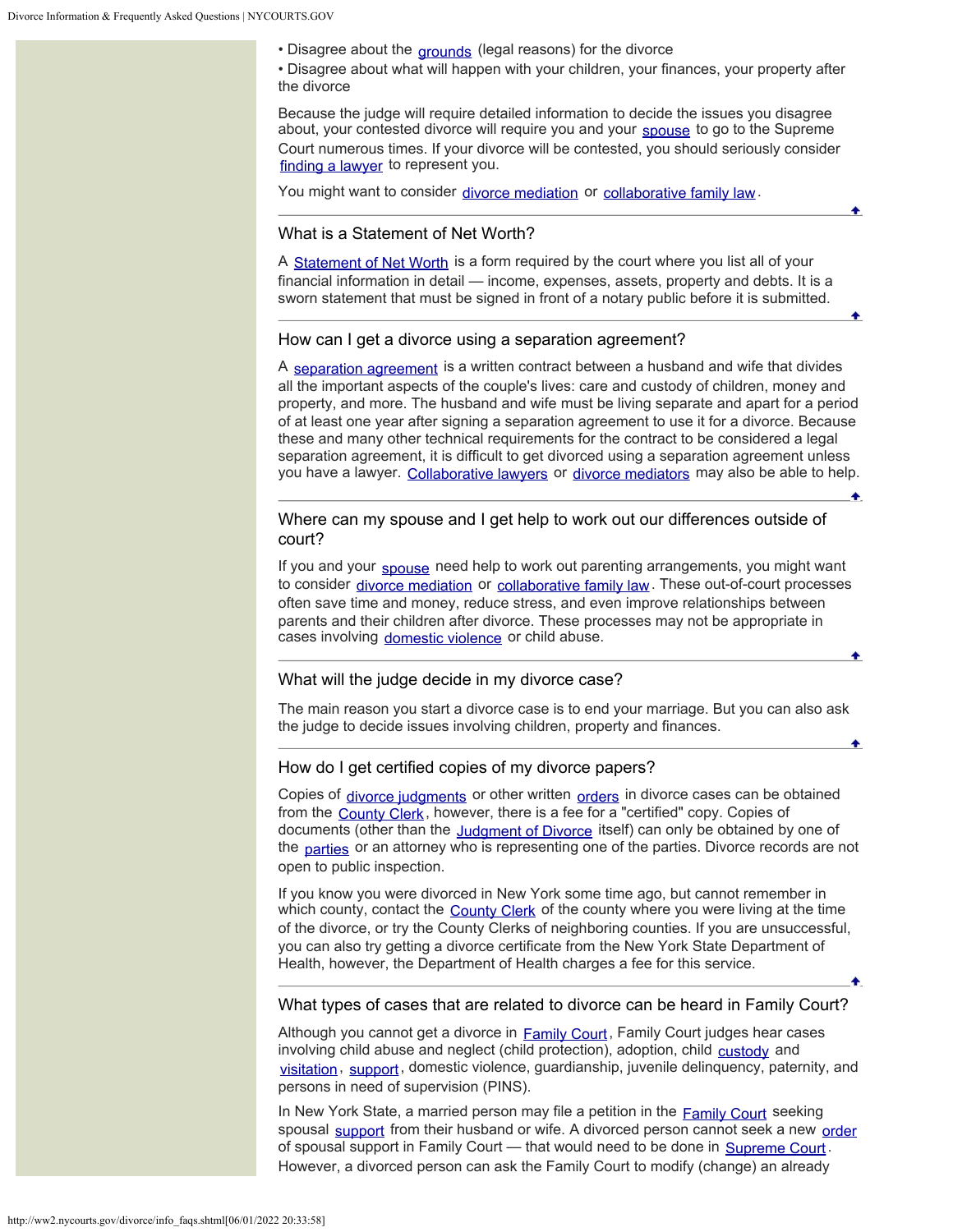existing order of support.

If parents are already involved in a divorce case in [Supreme Court](http://ww2.nycourts.gov/divorce/glossary.shtml#Supreme_Court), a request for child [support](http://ww2.nycourts.gov/divorce/glossary.shtml#Support) should be made in the Supreme Court so that all the issues can be heard together.

٠

#### <span id="page-4-0"></span>What is custody?

[Custody](http://ww2.nycourts.gov/divorce/glossary.shtml#Custody_Legal) is a parent's legal right to control his or her child's upbringing. It may also be referred to as parenting. A parent who does not have custody will still likely be entitled to [visitation](http://ww2.nycourts.gov/divorce/glossary.shtml#Visitation), also known as spending time with the child(ren). Both parents have a legal right to ask for custody and visitation in a divorce proceeding.

## <span id="page-4-1"></span>What is the difference between legal custody and physical custody?

Custody has two parts: [legal](http://ww2.nycourts.gov/divorce/glossary.shtml#Custody_Legal) and [physical](http://ww2.nycourts.gov/divorce/glossary.shtml#Custody_Physical).

[Legal custody](http://ww2.nycourts.gov/divorce/glossary.shtml#Custody_Legal): the right to make major decisions about your child. This includes where your child goes to school, what kind of religious training a child receives, whether your child gets surgery.

[Physical custody](http://ww2.nycourts.gov/divorce/glossary.shtml#Custody_Physical): who the child lives with on a day-to-day basis. A parent with primary physical custody is sometimes called the "custodial parent" or the child's "primary caretaker."

# <span id="page-4-2"></span>How will a judge decide custody?

When determining [custody](http://ww2.nycourts.gov/divorce/glossary.shtml#Custody_Legal) and [visitation](http://ww2.nycourts.gov/divorce/glossary.shtml#Visitation), a judge will consider what is in the best interests of the child(ren). Some factors a judge may consider include:

- who has been the child's primary caretaker
- the quality of each parent's home environment
- how "fit" the judge thinks each parent is (stable home and lifestyle, good judgment, has a job, good mental and physical health)
- which parent the child is living with now, and for how long
- each parent's ability to provide emotional and intellectual support for the child

• which parent allows the other parent into the child's life (does not try to cut out the other parent)

- if the child is old enough, which parent the child wants to live with
- whether your child would be separated from any siblings
- whether either parent has been abusive

A judge must consider whether there has been [domestic violence](https://www.nycourts.gov/topics/domesticViolence.shtml).

For more detailed answers to frequently asked questions on custody, visit [CourtHelp](https://www.nycourts.gov/courthelp/Family/divorceChildren.shtml).

## <span id="page-4-3"></span>What is child support?

New York law says that children are entitled to share in the income and standard of living of both parents. Child [support](http://ww2.nycourts.gov/divorce/glossary.shtml#Support) is the money that the non-custodial parent pays to the custodial parent if the child is under 21. Child support is based on a strict formula. See the [Child Support Standards Chart](https://www.newyorkchildsupport.com/child_support_standards.html).

Child [support](http://ww2.nycourts.gov/divorce/glossary.shtml#Support) may be awarded by the [Supreme Court](http://ww2.nycourts.gov/divorce/glossary.shtml#Supreme_Court) as part of a divorce, or in [Family](http://ww2.nycourts.gov/divorce/glossary.shtml#Family_Court) [Court](http://ww2.nycourts.gov/divorce/glossary.shtml#Family_Court) as part of a child support proceeding.

## <span id="page-4-4"></span>How does a court calculate child support?

First, the court determines each parent's net income. Net income is gross income minus certain deductions, such as FICA, NYC income tax, Yonkers income tax, spousal support and child support paid for other child(ren). Second, the court adds the parents' net income together and multiplies that number by a percentage, depending on how many children they have:

- 17% for one child
- 25% for two children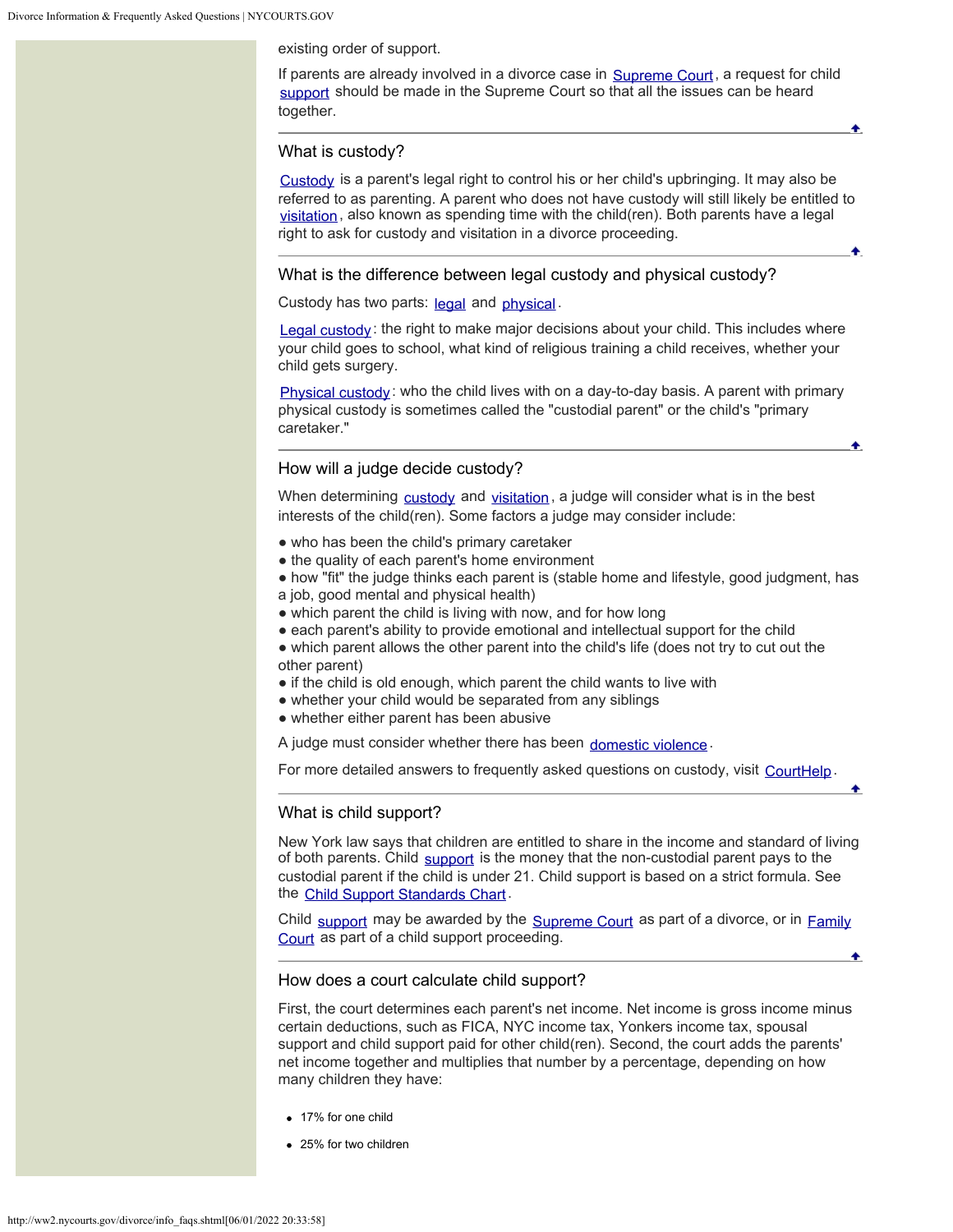29% for three children

- 31% for four children
- no less than 35% for five or more children

That amount is then divided based on the proportion of each parent's net income to the combined parental net income.

In addition to the basic child [support](http://ww2.nycourts.gov/divorce/glossary.shtml#Support) obligation, a [spouse](http://ww2.nycourts.gov/divorce/glossary.shtml#Spouse) may also be required to pay for child care expenses, educational expenses and medical expenses.

[How to Calculate Child Support](http://ww2.nycourts.gov/divorce/pdfs/NYSBA_ChildSupport_DetermingAmount.pdf)

## <span id="page-5-0"></span>What happens to property after a divorce?

During the divorce both [spouses](http://ww2.nycourts.gov/divorce/glossary.shtml#Spouse) have to tell the judge about their income and any debts they owe. When the court grants a divorce, property will be [divided equitably](http://ww2.nycourts.gov/divorce/glossary.shtml#Equitable_Distribution) (though not always equally) between the spouses.

٠

### <span id="page-5-1"></span>What is the Equitable Distribution Law?

New York's [Equitable Distribution](http://ww2.nycourts.gov/divorce/glossary.shtml#Equitable_Distribution) Law recognizes marriage as an economic as well as a social partnership. The law requires that a judge divide property as fairly as possible.

The [Equitable Distribution](http://ww2.nycourts.gov/divorce/glossary.shtml#Equitable_Distribution) Law talks about two types of property for purposes of divorce: [marital property](http://ww2.nycourts.gov/divorce/glossary.shtml#Marital_Property) and [separate property](http://ww2.nycourts.gov/divorce/glossary.shtml#Separate_Property). Marital property will be divided between the two [spouses](http://ww2.nycourts.gov/divorce/glossary.shtml#Spouse) .

[Marital Property](http://ww2.nycourts.gov/divorce/glossary.shtml#Marital_Property): all property either [spouse](http://ww2.nycourts.gov/divorce/glossary.shtml#Spouse) bought during the marriage, regardless of whose name is on the property. Pension plans and other retirement plans are considered marital property. The portion of marital property earned during the marriage will be divided by the court.

[Separate Property](http://ww2.nycourts.gov/divorce/glossary.shtml#Separate_Property): property a [spouse](http://ww2.nycourts.gov/divorce/glossary.shtml#Spouse) owned before the marriage, or any inheritance or personal injury payments or gifts from someone other than the spouse during the marriage.

To see the factors a court should consider in making an equitable distribution award, see Domestic Relations Law § 236(B)(5)(d).

## <span id="page-5-2"></span>Can I get spousal maintenance (sometimes called "alimony") ?

Spousal [maintenance](http://ww2.nycourts.gov/divorce/glossary.shtml#Maintenance) (sometimes called alimony) is money an ex-spouse may be required to pay the other [spouse](http://ww2.nycourts.gov/divorce/glossary.shtml#Spouse) after they get divorced. Temporary maintenance is money a spouse may be required to pay the other spouse while the action is pending in contested actions only. A new law was passed in 2015 providing guidelines for both types of maintenance. For more information, see [Maintenance Child Support Tools](http://ww2.nycourts.gov/divorce/MaintenanceChildSupportTools.shtml)

## <span id="page-5-3"></span>What if I am a victim of domestic violence?

Please visit the court's **[Domestic Violence](https://www.nycourts.gov/topics/domesticViolence.shtml)** web page for domestic violence information and resources.

If you or your children are the victims of **[Domestic Violence](https://www.nycourts.gov/topics/domesticViolence.shtml)**, you can apply to the court for an [Order of Protection](http://ww2.nycourts.gov/divorce/glossary.shtml#Order_of_Protection).

## Where can I find out more information?

<span id="page-5-4"></span>• Visit Supreme Court Web Sites: Even if you do not live in these counties, the web sites in [Bronx](http://www.nycourts.gov/COURTS/12jd/BRONX/Civil/matrimonial_faq.shtml), [Kings](https://www.nycourts.gov/courts/2jd/kings/civil/matrimonial.shtml), and [Queens](https://www.nycourts.gov/courts/11jd/supreme/civilterm/civil_matfaq.shtml) Counties have helpful answers to Frequently Asked **Questions** 

• Check out [LawHelp.org](http://www.lawhelp.org/NY/StateSubTopics.cfm/County/%20/City/%20/demoMode/=%201/Language/1/State/NY/TextOnly/N/ZipCode/%20/LoggedIn/0/iTopicID/278/sTopicImage/familyjuvenile.gif/bAllState/0) for information on a wide range of topics tailored to your geographical area.

• [Find a lawyer](http://ww2.nycourts.gov/divorce/finding_a_lawyer.shtml) for a consultation on how the law affects your individual circumstances